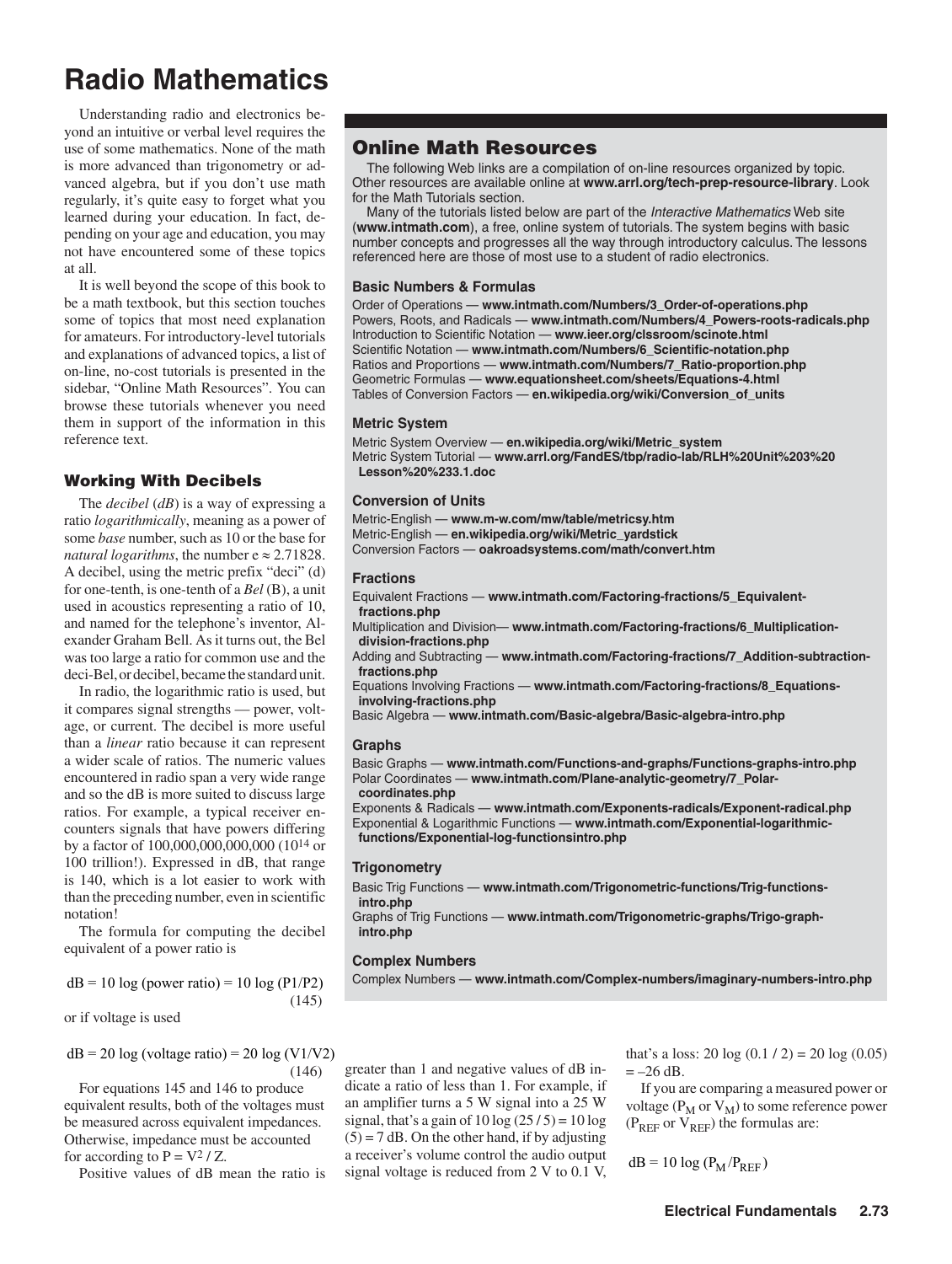$dB = 20 \log (V_M / V_{REF})$ 

There are several commonly-used reference powers and voltages, such as 1 V or 1 mW. When a dB value uses one of them as the references, dB is followed with a letter. Here are the most common:

- $\bullet$  dBV means dB with respect to 1 V (V<sub>REF</sub>  $= 1 V$
- dB $\mu$ V means dB with respect to 1  $\mu$ V  $(V_{REF} = 1 \mu V)$
- dBm means dB with respect to 1 mW  $(P_{REF} = 1$  mW)

If you are given a ratio in dB and asked to calculate the power or voltage ratio, use the following formulas:

Power ratio = antilog 
$$
(dB / 10)
$$
 (3)

Voltage ratio = antilog  $(dB / 20)$  (4)

Example: A power ratio of  $-9$  dB = antilog  $-(9/10) = \text{antilog } (-0.9) = \frac{1}{8} = 0.125$ 

Example: A voltage ratio of  $32 \text{ dB} = \text{antilog}$  $(32 / 20) =$ antilog  $(1.6) = 40$ 

Antilog is also written as  $log<sup>-1</sup>$  and may be labeled that way on calculators.

### **CONVERTING BETWEEN DB AND PERCENTAGE**

You may also have to convert back and forth between decibels and percentages. Here are the required formulas:

## Computer Software and Calculators

Every version of the *Windows* operating system comes with a calculator program located in the Accessories program group and a number of free calculators are available on-line. Enter "online" and "calculator" into the search window of an Internet search engine for a list. If you can express your calculation as a mathematical expression, such as sin(45) or 10log(17.5), it can be entered directly into the search window at **www.google. com** and the Google calculator will attempt to solve for the answer.

Microsoft *Excel* (and similar spreadsheet programs) also make excellent calculators. If you are unfamiliar with the use of spreadsheets, here are some online tutorials and help programs:

#### **homepage.cs.uri.edu/tutorials/csc101/pc/excel97/excel.html www.baycongroup.com/el0.htm www.bcschools.net/staff/ExcelHelp.htm**

For assistance in converting units of measurement, the Web site **www.onlineconversion.com** is very useful. The Google online unit converter can also be used by entering the required conversion, such as "12 gauss in tesla", into the Google search window.

# Decibels In Your Head

Every time you increase the power by a factor of 2 times, you have a 3-dB increase of power. Every 4 times increase of power is a 6-dB increase of power. When you increase the power by 10 times, you have a power increase of 10 dB. You can also use these same values for a decrease in power. Cut the power in half for a 3-dB loss of power. Reduce the power to  $\frac{1}{4}$  the original value for a 6-dB loss in power. If you reduce the power to  $\frac{1}{10}$  of the original value you will have a 10-dB loss. The power-loss values are often written as negative values: –3, –6 or –10 dB. The following tables show these common decibel values and ratios.

| <b>Common dB Values and</b><br><b>Power Ratios</b> |       |       | <b>Common dB Values and</b><br><b>Voltage Ratios</b> |  |
|----------------------------------------------------|-------|-------|------------------------------------------------------|--|
| P2/P1                                              | dB    | V2/V1 | dB                                                   |  |
| 0.1                                                | $-10$ | 0.1   | $-20$                                                |  |
| 0.25                                               | $-6$  | 0.25  | $-12$                                                |  |
| 0.5                                                | $-3$  | 0.5   | $-6$                                                 |  |
|                                                    | O     | 0.707 | $-3$                                                 |  |
| $\overline{2}$                                     | 3     | 1.0   | 0                                                    |  |
| 4                                                  | 6     | 1.414 | 3                                                    |  |
| 10                                                 | 10    | 2     | 6                                                    |  |
|                                                    |       |       | 12                                                   |  |
|                                                    |       | 10    | 20                                                   |  |

You can also derive all the dB equivalents of integer ratios by adding or subtracting dB values. For example, to calculate the dB for a power ratio of 10/4 (2.5), subtract the dB equivalents for 10 and 4:  $10 - 6 = 4$  dB. Similarly for a ratio of  $10/2$  (5),  $10 - 3 = 7$  dB. The ratio of 5/4 (1.25) is  $7 - 6 = 1$  dB and so forth. The same trick can be used with the voltage ratios.

$$
dB = 10 \log (percentage power / 100\%)
$$
\n(5)

 $dB = 20 \log$  (percentage voltage / 100%) (6)

Percentage power =

 $100\% \times \text{antilog} \left( \frac{dB}{10} \right)$  (7)

Percentage voltage =

 $100\% \times \text{antilog} \, (dB / 20)$  (8)

Example: A power ratio of  $20\% = 10 \log$  $(20\% / 100\%) = 10 \log (0.2) = -7 dB$ 

Example: A voltage ratio of  $150\% = 20$  $log(150\% / 100\%) = 20 log(1.5) = 3.52 dB$ 

Example: –1 dB represents a percentage power =  $100\%$  × antilog  $(-1/10)$  = 79%

Example: 4 dB represents a percentage voltage =  $100\%$  × antilog  $(4/20)$  =  $158\%$ 

## Rectangular and Polar Coordinates

Graphs are drawings of what equations describe with symbols — they're both saying the same thing. Graphs are used to present a visual representation of what an equation expresses. The way in which mathematical quantities are positioned on the graph is called the *coordinate system*. *Coordinate* is another name for the numeric scales that divide the graph into regular units. The location of every point on the graph is described by a pair of *coordinates*.

The two most common coordinate systems used in radio are the *rectangular-coordinate* system shown in **Figure 1** (sometimes called *Cartesian coordinates*) and the *polar-coordinate* system shown in **Figure 2**.

The line that runs horizontally through the



10 20 **Figure 1 — Rectangular-coordinate graphs use a pair of axes at right angles to each other; each calibrate in numeric units. Any point on the resulting grid can be expressed in terms of its horizontal (X) and vertical (Y) values, called coordinates.**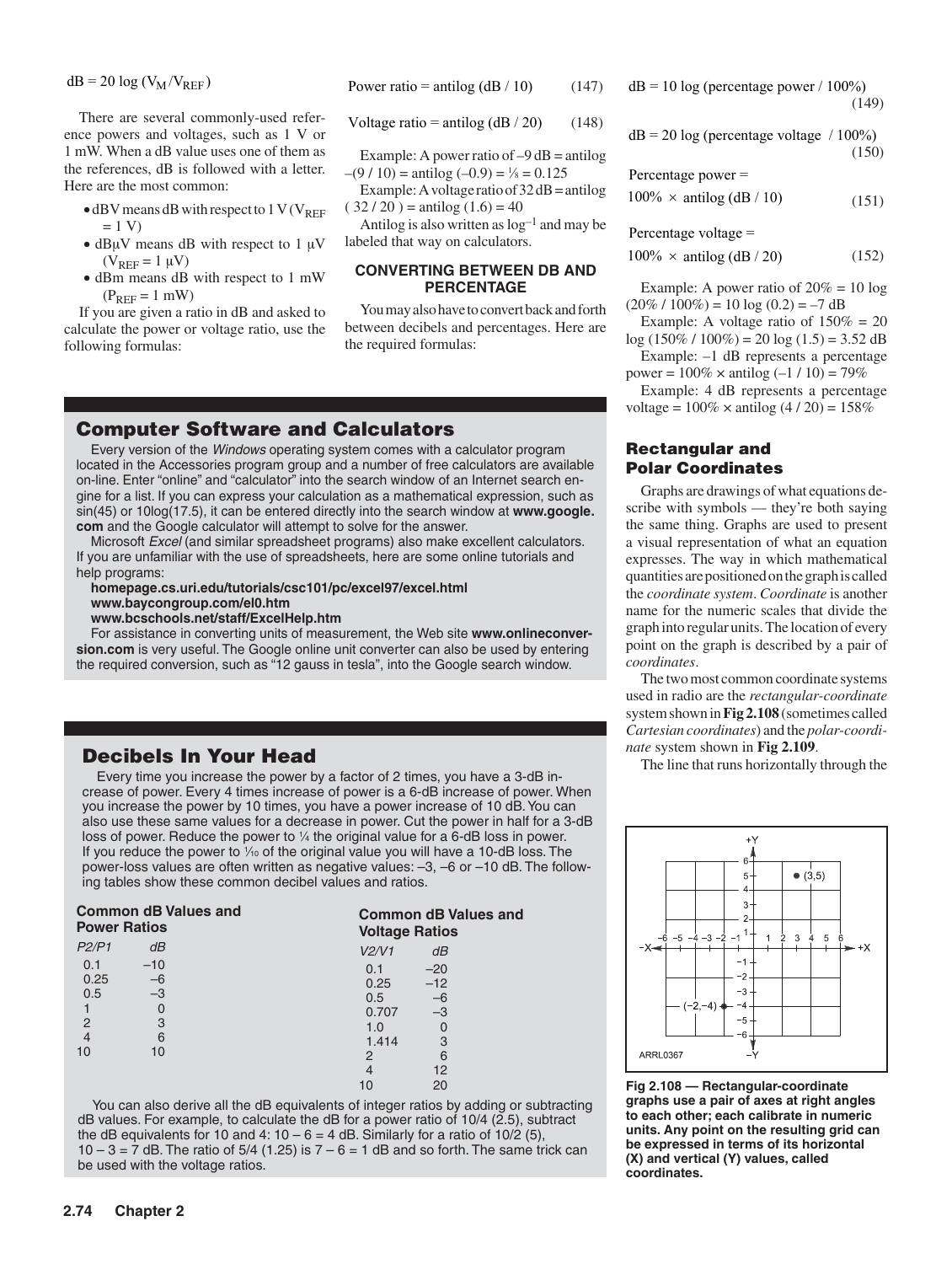

**Figure 2 — Polar-coordinate graphs use a radius from the origin and an angle from the 0º axis to specify the location of a point. Thus, the location of any point can be specified in terms of a radius and an angle.**

center of a rectangular coordinate graph is called the *X axis*. The line that runs vertically through the center of the graph is normally called the *Y axis*. Every point on a rectangular coordinate graph has two coordinates that identify its location, X and Y, also written as  $(X, Y)$ . Every different pair of coordinate values describes a different point on the graph. The point at which the two axes cross — and where the numeric values on both axes are zero — is called the *origin*, written as (0,0).

In Figure 1, the point with coordinates (3,5) is located 3 units from the origin along the X axis and 5 units from the origin along the Y axis. Another point at  $(-2,-4)$  is found 2 units to the left of the origin along the X axis and 4 units below the origin along the Y axis. Do not confuse the X coordinate with the X representing reactance! Reactance is usually plotted on the Y-axis, creating occasional confusion.

In the polar-coordinate system, points on the graph are described by a pair of numeric values called *polar coordinates*. In this case, a length, or *radius*, is measured from the origin, and an *angle* is measured counterclockwise from the 0º line as shown in Figure 2. The symbol *r* is used for the radius and θ for the angle. A number in polar coordinates is written r∠θ. So the two points described in the last paragraph could also be written as  $(5.83, \angle 59.0^{\circ})$  and  $(4.5, \angle 243.4^{\circ})$ . Unlike geographic maps, 0º is always to the *right* along the X-axis and 90°at the top along the Y-axis!

Angles are specified counterclockwise from the 0º axis. A negative value in front of an angle specifies an angle measured clockwise from the 0º axis. (Angles can also be given with reference to some arbitrary line, as well.) For example, –270º is equivalent to 90º, –90º is equivalent to 270º, 0º and



**Figure 3 — The Y axis of a complexcoordinate graph represents the imaginary portion of complex numbers. This graph shows the same numbers as in Figure 1, graphed as complex numbers.**

 $-360^\circ$  are equivalent, and  $+180^\circ$  and  $-180^\circ$ are equivalent. With an angle measured clockwise from the 0º axis, the polar coordinates of the second point in Figure 2 would be  $(4.5, \angle -116.6^{\circ})$ .

In some calculations the angle will be specified in *radians* (1 radian =  $360 / 2\pi$ degrees  $= 57.3^{\circ}$ ), but you may assume that all angles are in degrees in this book. Radians are used when *angular frequency* (ω) is used instead of frequency (*f*). Angular frequency is measured in units of  $2\pi$  radians/sec and so  $\omega = 2\pi f$ .

In electronics, it's common to use both the rectangular and polar-coordinate systems when dealing with impedance problems. The examples in the next few sections of this book should help you become familiar with these coordinate systems and the techniques for changing between them.

### Complex Numbers

Mathematical equations that describe phases and angles of electrical quantities use the symbol *j* to represent the square root of minus one  $(\sqrt{-1})$ . (Mathematicians use *i* for the same purpose, but *i* is used to represent current in electronics.) The number *j* and any real number multiplied by *j* are called *imaginary numbers* because no real number is the square root of minus one. For example, 2*j*, 0.1*j*, 7*j*/4, and 457.6*j* are all imaginary numbers. Imaginary numbers are used in electronics to represent reactance, such as  $j13 \Omega$  of inductive reactance or  $-j25$  $Ω$  of capacitive reactance.

Real and imaginary numbers can be combined by using addition or subtraction. Adding a real number to an imaginary number

creates a hybrid called a *complex number*, such as  $1 + j$  or  $6 - 7j$ . These numbers come in very handy in radio, describing impedances, relationships between voltage and current, and many other phenomena.

If the complex number is broken up into its real and imaginary parts, those two numbers can also be used as coordinates on a graph using *complex coordinates*. This is a special type of rectangular-coordinate graph that is also referred to as the *complex plane*. By convention, the X axis coordinates represent the real number portion of the complex number and Y axis coordinates the imaginary portion. For example, the complex number  $6 - 7j$  would have the same location as the point  $(6,-7)$  on a rectangular-coordinate graph. **Figure 3** shows the same points as Figure 1.

The number *j* has a number of interesting properties:

$$
1/j = -j
$$
  

$$
j2 = -1
$$
  

$$
j3 = -j
$$
  

$$
j4 = 1
$$

Multiplication by *j* can also represent a phase shift or rotation of +90°. In polar coordinates  $j = 1 \angle 90^\circ$ .

#### **WORKING WITH COMPLEX NUMBERS**

Complex numbers representing electrical quantities can be expressed in either rectangular form  $(a + jb)$  or polar form  $(r\angle \theta)$  as described above. Adding complex numbers is easiest in rectangular form:

$$
(a + jb) + (c + jd) = (a+c) + j(b+d)
$$
 (9)

Multiplying and dividing complex numbers is easiest in polar form:

$$
a\angle\theta_1 \times b\angle\theta_2 = (a \times b)\angle(\theta_1 + \theta_2) \quad (10)
$$

and

$$
\frac{a \angle \theta_1}{b \angle \theta_2} = \left(\frac{a}{b}\right) \angle (\theta_1 - \theta_2)
$$
 (11)

Converting from one form to another is useful in some kinds of calculations. For example, to calculate the value of two complex impedances in parallel you use the formula

$$
Z = \frac{Z_1 Z_2}{Z_1 + Z_2}
$$

To calculate the numerator  $(Z_1Z_2)$  you would write the impedances in polar form. To calculate the numerator  $(Z_1 + Z_2)$  you would write the impedances in rectangular